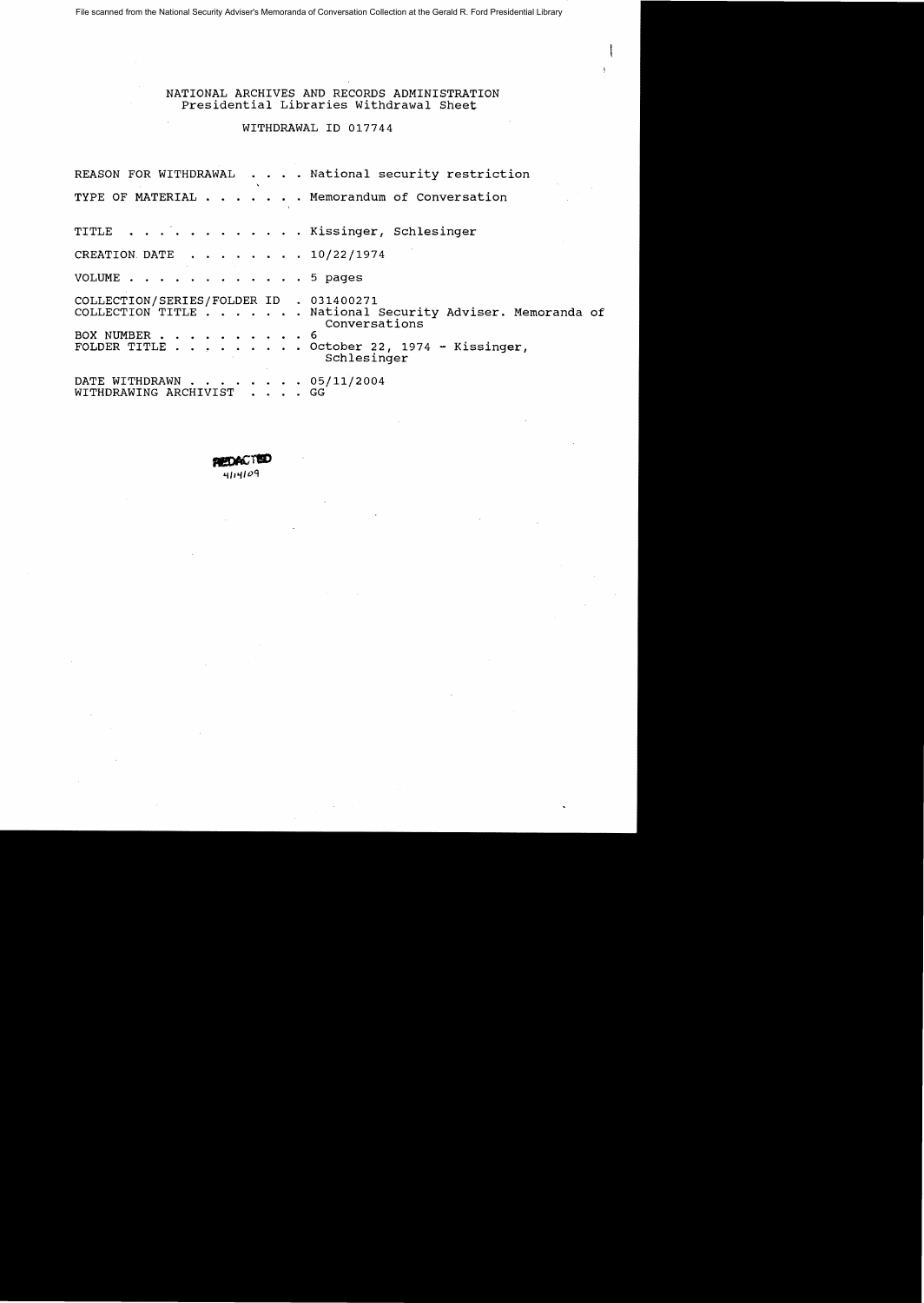MEMORANDUM

### THE WHITE HOUSE

WASHINGTON

## 8ECRET/SENSITIVE/XGDS

# MEMORANDUM OF CONVERSATION

PARTICIPANTS: Dr. Henry A. Kissinger, Secretary of State and A ssistant to the President for National Security Affairs

> James Schlesinger, Secretary of Defense Lt. General Brent Scowcroft, Deputy Assistant to the President for National Security Affairs Maj. General John A. Wickham, Military Assistant to the Secretary of Defense

DATE AND TIME: Tuesday, October 22, 1974 7:25 - 8:22 p. m. (cocktails)

PLACE: The Secretary's Office Department of State

Schlesinger: If we back down on the NPG now, we will look ineffectually punitive.

Kissinger: My worry is now excluding them. But if we don't the Italians will think we are bluffing. Arthur Schlesinger forcing a center-left coalition in Italy in 1962 was a disaster. It was designed to isolate the Communists; but in fact it swallowed up the right socialists and the free left ones joined the Communists. So the situation remained the same. I guess we should get a postponement of the NPG.

Schlesinger: How about the press line?

 $Kissinger:$  We could say we will hold it in connection with the Defense Planning Group.

. Schlesinger: ISA is concerned that NATO is disintegrating.

Kissinger: That's true, but that is nothing compared to what will happen when the oil money gets going.

SECRET/ SENSITIVE/XGDS

DECLASSIFIED . E.O. 12958 SEC. 3.6 WITH PORTIONS EXEMPTED E.O. 12958 SEC. 1.5 arate cles 4114109 <u>mo7-26 #3: OSO lts 7114108:</u>

Concerto

BY del NARA DATE 514109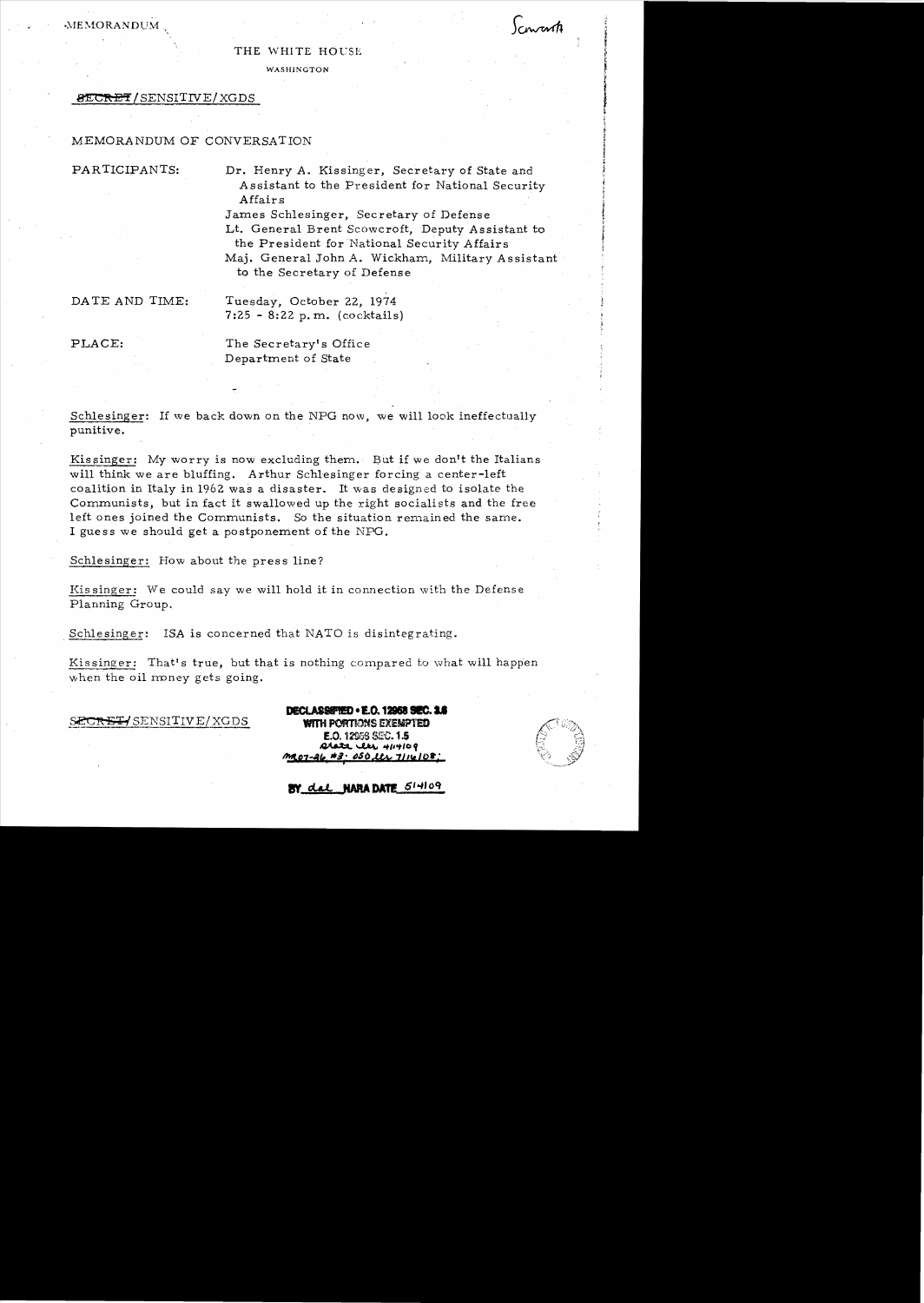### ~RE.:;!.70/SENSITIVE /XGDS - 2 -

Schlesinger: The press line will be that it is okay for fascist governments, but not for leftists.

Kissinger: Let's say it was postponed because of the elections in Greece and Italy and the Communists in Portugal are a problem.

Schlesinger: How about the Aviation Week leak? I would like to string him up.

Kissinger: The Soviets will try now to find out how we know about the SA-5.

Schlesinger: Shall I stop in France? We are getting friendly signals now from the Minister of Defense. I think they think they are losing the F -104 contract and want to cozy up.

Kissinger: You could go, but it would be better after the President meets with Giscard.

Schlesinger: Wilt Schmidt do something in Moscow that I shouldn't visit Germany?

Kissinger: No. He will put on an economic deal  $-$  a commercial deal on concessional terms. But you should go. He wants German industry on his side and wants to cozy up to the Soviet Union while being tough. They want a nuclear power plant and that is worrisome, because that must mean it is more advanced than they have •

Schlesinger: I will make a speech Saturday at the B-1 rollout.

Kissinger: Don't be threatening while I am in Moscow. We have to consider that our foreign policy is in the worst shape ever. The spectacle 6f this country is appalling. Sadat says what does he have to show for his relationship with us? No \$250 million,  $\cdots \cdots$ • • • • • • • • no arms. Military people around the world have to conclude it is too dange rous now to tie up with the U. S.

On SALT, the President is lugging around the options. He said he would call you. I think the only consensus is  $\mathbb{d}n$  A. I am totally . opposed to B intellectually because you can1t get there without creating mas sive instability.

#### SECRET/SENSITIVE/XGDS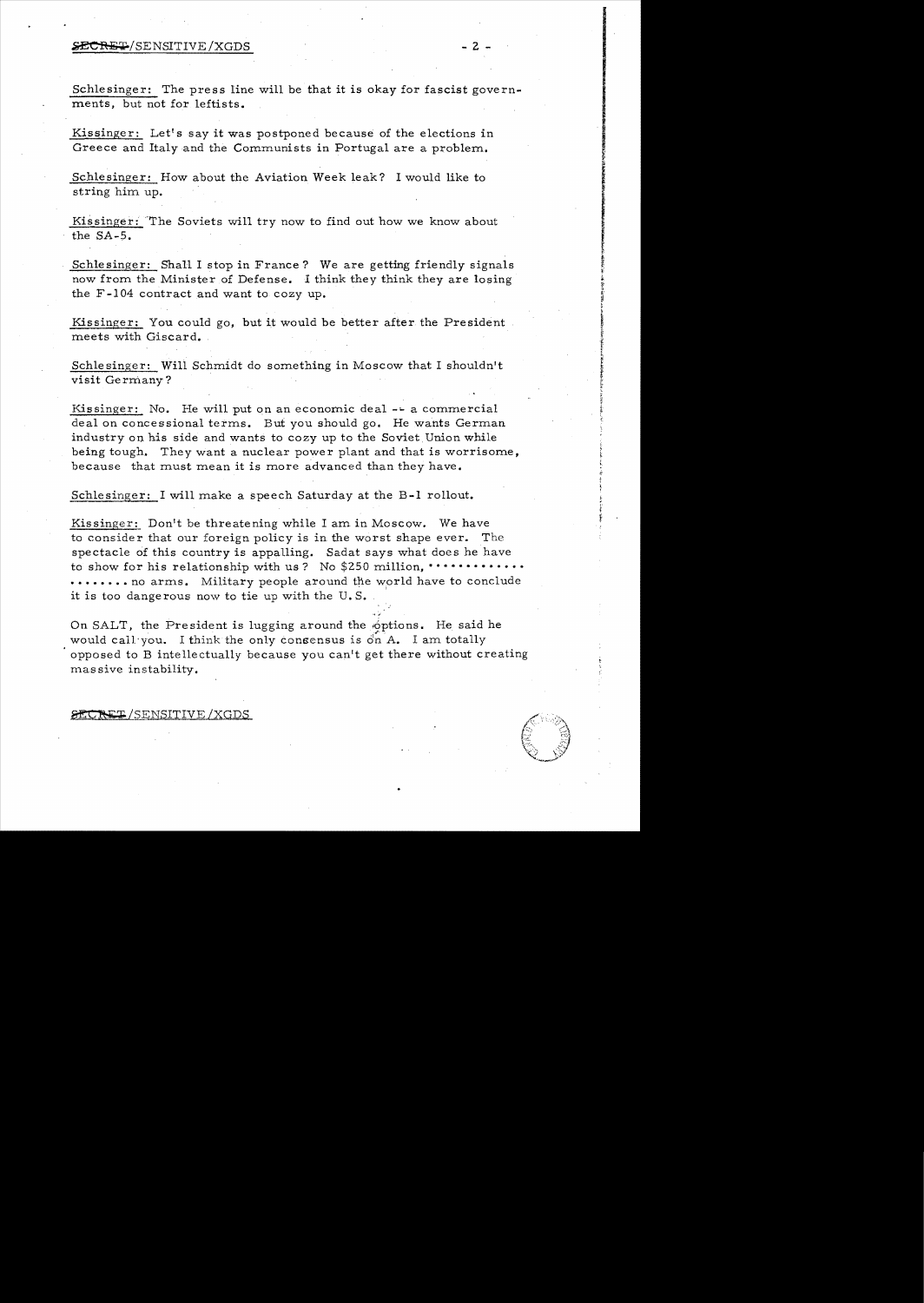## $\angle$ SECRET/SENSITIVE/XGDS - 3 -

Schlesinger: The trouble is it is non-negotiable.

Kissinger: Totally, except when we undertake a massive program of large missiles and accurate warheads. You would have a merry 3 -4 years. You would get their attention.

Schlesinger: You are for option B intellectually?

Kissinger: I am for the objective of Option B. It is where you would like to come out.

Schlesinger: I have given you a respectable option with our analytical base. If it is not negotiable, and we have no political base, so be it.

Kissinger: He will call you.

Schlesinger: The Chiefs' option gives you a balance.

Kissinger: The Chiefs option is a fraud.

Schlesinger: It is thin. Your interest in equal aggregates should be greater than the Chiefs'. A treaty without them would be difficult to defend.

Kissinger: Not if you could show twice as many warheads.

Schlesinger: That is now, not out to 1985. It would be hard to stretch it that far. The argument gets thin by 1985 when they have big throwweight and advanced technology.

Option B is basically in the Soviet interest. Too bad it is not ne gotiable.

Kissinger: I thought we could get an agreement in 1975 with a new President and a reactionary. Now I think they may sit back and wait.

You will never get a bigger DOD budget.

Schlesinger: Ash is a friend.

Kissinger: He is dead now. I will support you, but it will be tough. I have a Spenglerian view. The Soviet leaders are still afraid of World War II, but let a 50-year-old in and watch out.

SECRET/SENSITIVE/XGDS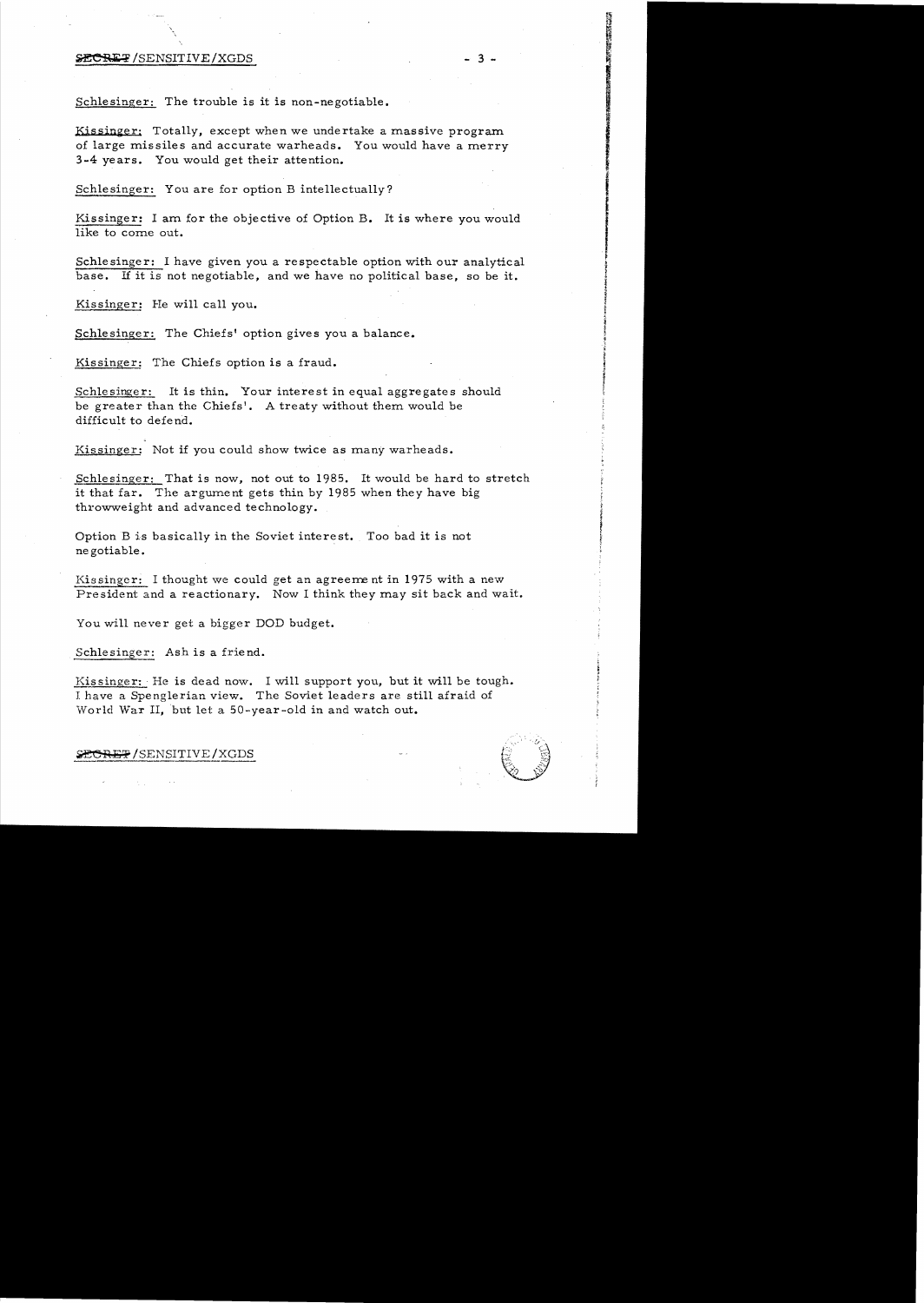### S<del>ECRE</del>T /SENSITIVE /XGDS

Schlesinger: The Army is in good shape, the Air Force is okay. and the Navy is in terrible shape.

Kissinger: Six to nine more months of the current trends and we will be in for a serious foreign policy challenge.

Schlesinger: How about the Middle East?

Kissinger: I had an Egypt-Israeli negotiation set up for after the Summit, but Sadat is now worrying. Israel agreed to work with Hussein six months too late. Sadat is getting cold feet.

We will have a massive problem with Israel. If it works out I may get a negotiation. It would have to work withm3-4 months. They should not feel secure during that period  $\div$ - most of the stuff should go after that. That may make you the fall guy, but if it is a political hold-up the Jews will put pressure on. 1£ it is the Army screwing up, it is explainable.

Schlesinger: I think Option IC, augmented to ID, was too much.

Kissinger: I think the Jews will try to have Congress pass theauthorization bill. I think the President will resist MATMON-B. We will soon find out because we won't get a negotiation without a brawl.

Schlesinger: We can scrape through with 7,000 million. We would love to get  $$30$  million, but if we get into a bruising fight or lose it would hurt.

Kissinger: Maybe we need some bruising fights we win.

Schlesinger: We told them they would have our support and they haven't gotten it. We can get by.

Kissinger: How can they, without cutting back?

Schlesinger: The question is, do we have a better chance in 1975 or in 1976 in Congress?

Scowcroft: Also MASF.

SECRET SENSITIVE / XGDS

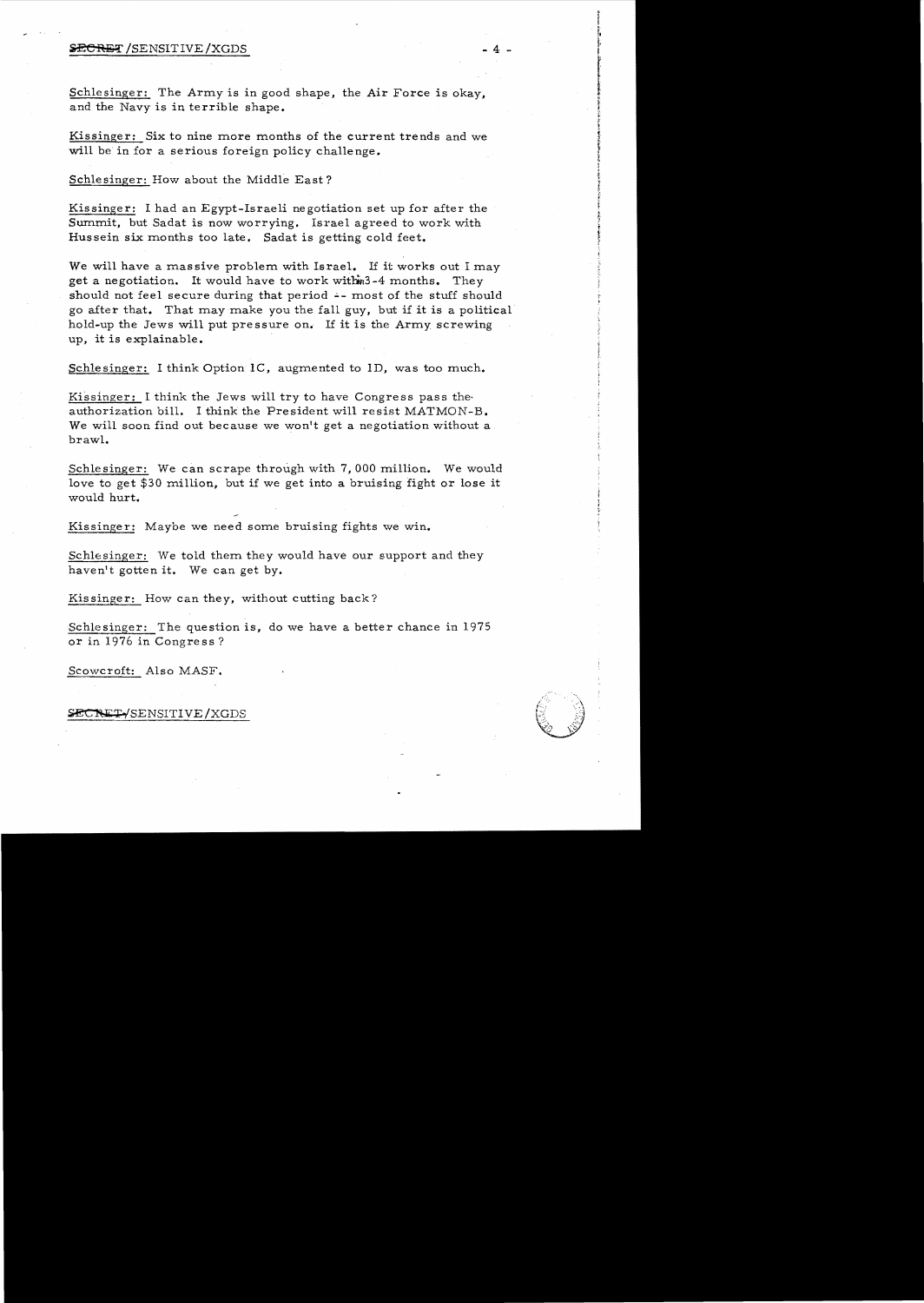# $\overline{\text{BECREF}}$ /SENSITIVE/XGDS - 5 -

Kissinger: We will talk to the President about talking to Stennis on MASF.

Schlesinger: Iran. We are prepared to go on TOW, Maverick... but they can't digest all of them because they don't have the technical manpower.

Kissinger: Then they will be dependent on us.

Schlesinger: If you want a country in a mess in 3-4 years, Iran will be it.

 $\lesssim 20$ 

**~BCRET/SENSITIVE/XGDS**